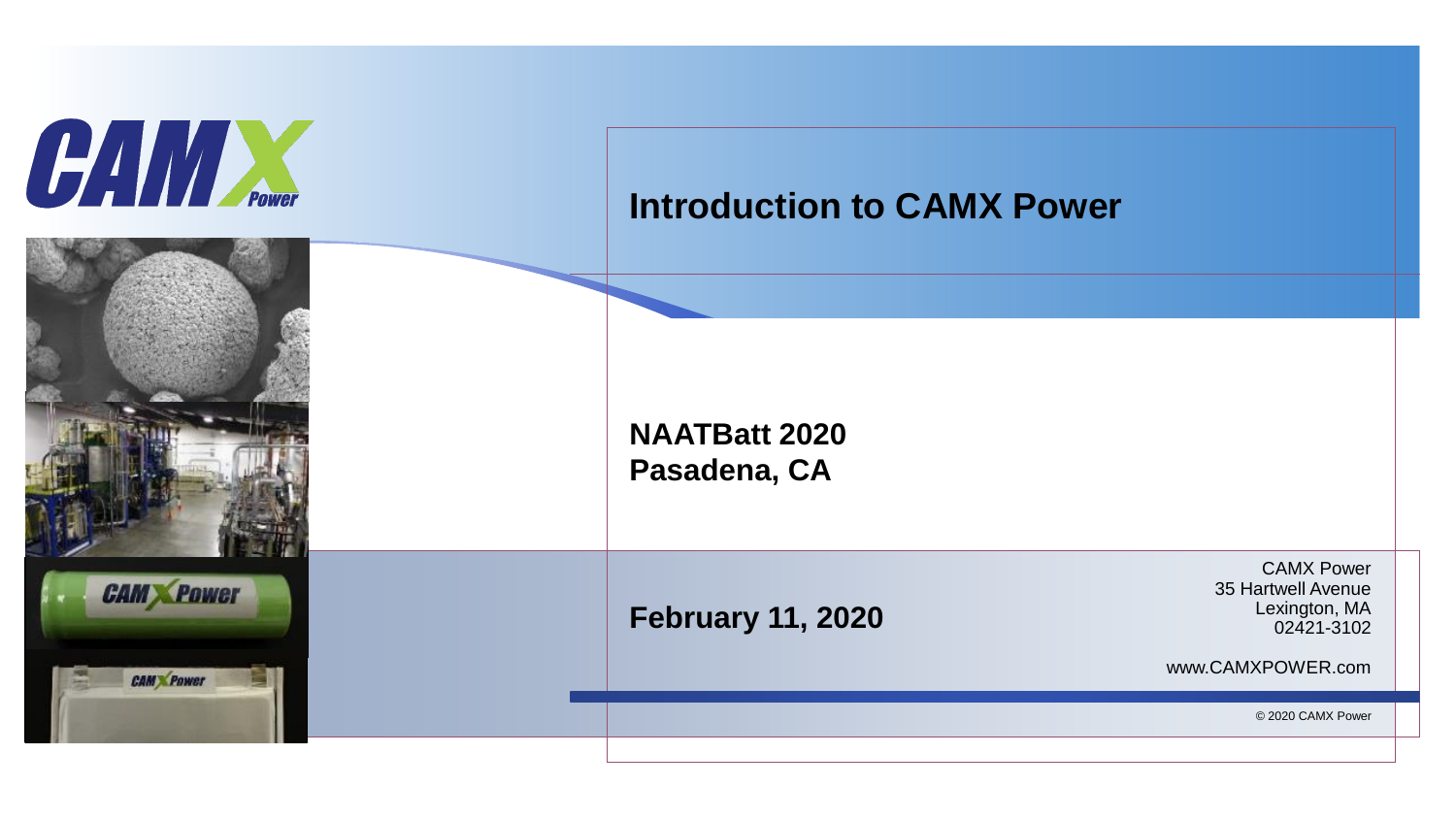## **CAMX Power Innovations & Offers:**

- **CAM-7® cathode material platform**
	- ➢ Licensed to BASF and Johnson Matthey (2016)

### **GEMX™ cathode material platform**

 $\triangleright$  Non-exclusive license to Johnson Matthey (2018)



- $\triangleright$  Cell screening to improve production throughput
- $\triangleright$  In-pack short detection

**Limited production of specialty Li-ion cells and batteries.**



| Time for<br>detecting<br>$125k\Omega$<br>internal<br>short circuit | Std. OCV<br>meas. | <b>CAMX</b><br><b>Technology</b> |
|--------------------------------------------------------------------|-------------------|----------------------------------|
|                                                                    | 14 days           | < 2 hours                        |



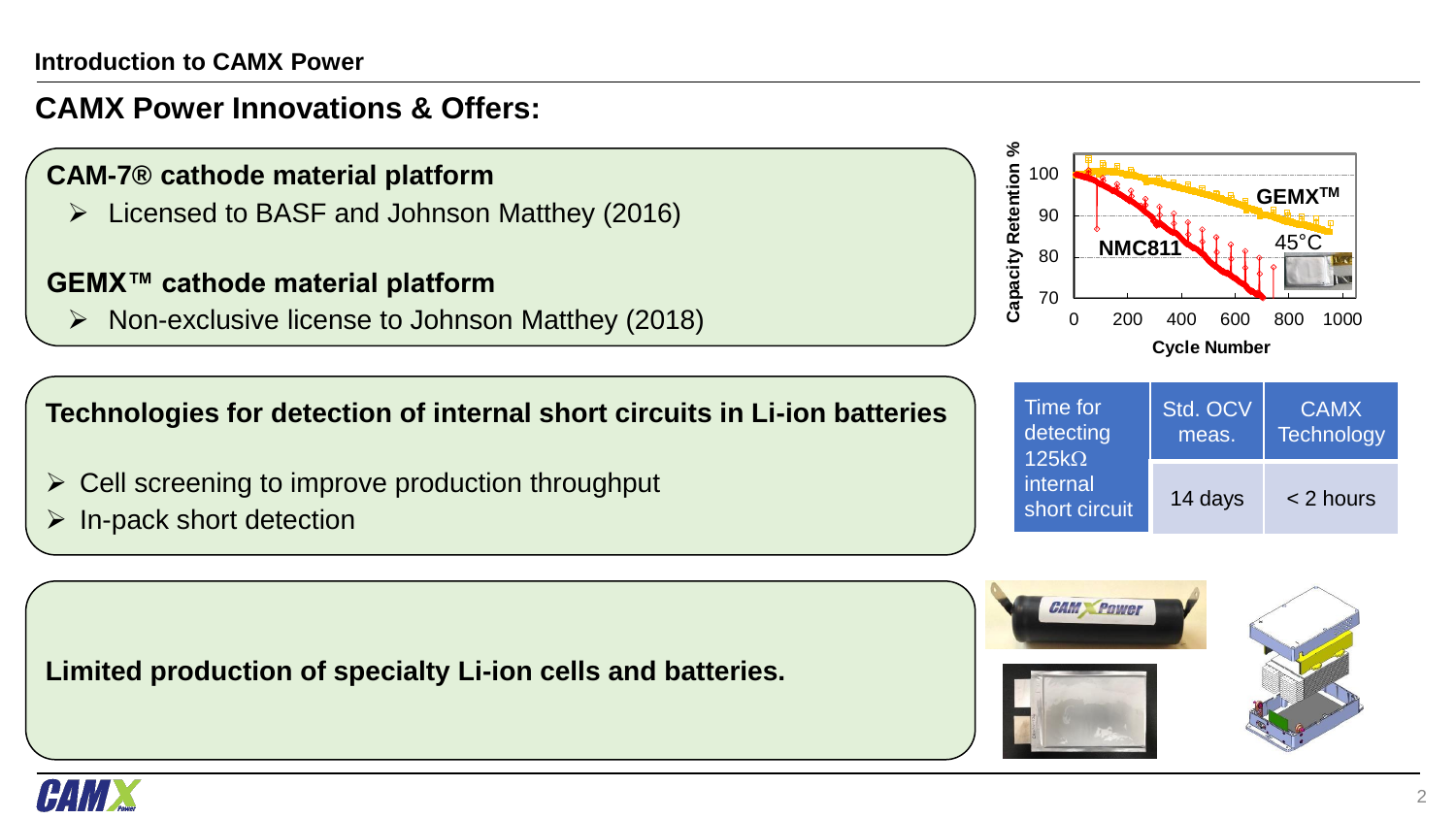# **CAMX Power's technology processing is enabled by: facilities, staff, and location.**



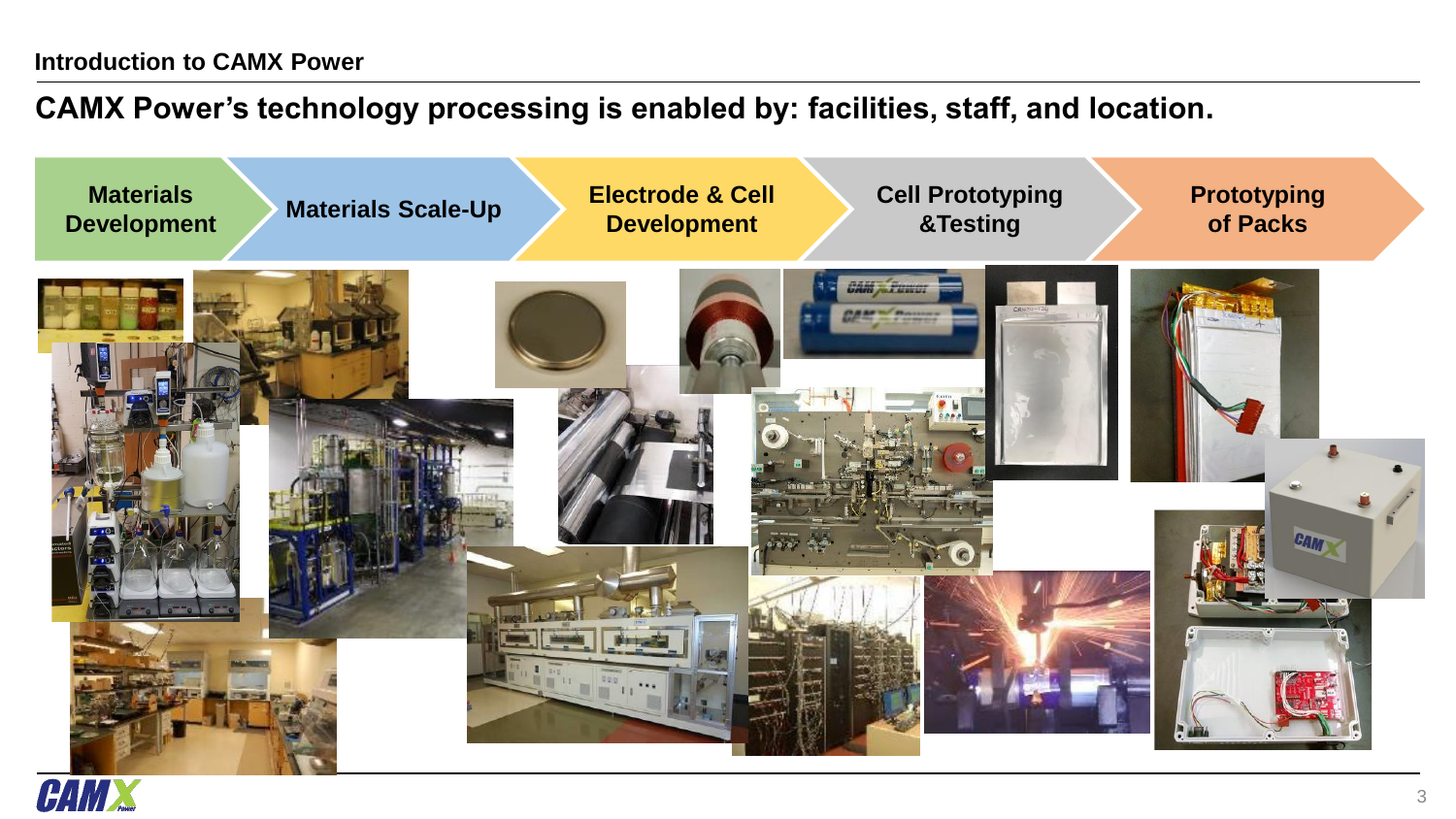### **By combining GEMX cathodes with different anode, electrolyte, and separators, we have been able to develop Li-ion cells with a wide range of attributes not available in COTS cells today.**

| <b>Combining GEMX cathodes with suitable</b><br>cell components can deliver performance                                                                                                                                                                  | <b>Cell Design</b>    | <b>Cell</b><br><b>Type</b> | <b>Key Attributes</b>                                                                       | <b>Potential Applications</b>                                                                                       |
|----------------------------------------------------------------------------------------------------------------------------------------------------------------------------------------------------------------------------------------------------------|-----------------------|----------------------------|---------------------------------------------------------------------------------------------|---------------------------------------------------------------------------------------------------------------------|
| not possible with COTS cells.<br><b>Specific Energy</b><br>(Wh/kg)<br><b>Specific Power</b><br>RT Cycle Life<br>(W/kg)<br><b>Energy Density</b><br><b>High Temperature</b><br>Life<br>(Wh/L)<br>Low Temperature<br>Power Density<br>Performance<br>(W/L) | gLNO/LTO:<br>CELX-RC™ | Pouch                      | Very long life<br>Zero-V storage<br>Charge & discharge at -<br>$50^{\circ}$ C               | Ultracap-replacement<br>Vehicle structural battery<br>Lead acid replacement - 6T<br>battery<br>BB2590 - fast charge |
|                                                                                                                                                                                                                                                          | gLNO/Gr-Si            | 18650                      | High pulse power over wide<br><b>SoC</b><br>800 W/kg, 10 s pulse at<br>10% SoC<br>Long life | Military robots<br>Applications that require<br>energy and power                                                    |
|                                                                                                                                                                                                                                                          | gLNO/Gr               | 18650                      | -40°C discharge operation<br>Long life                                                      | Military rifleman radios<br><b>BB2590</b>                                                                           |
| <b>O</b> High-energy, low-temperature<br><b>O</b> High-energy, high-rate<br><b>O</b> High energy, high pulse power<br><b>O</b> High-power, low-temperature                                                                                               | gLNO/Si               | Pouch                      | High energy and high<br>power<br>Excellent power delivery at<br>$-40^{\circ}$ C             | Missions needing very high<br>energy and power                                                                      |

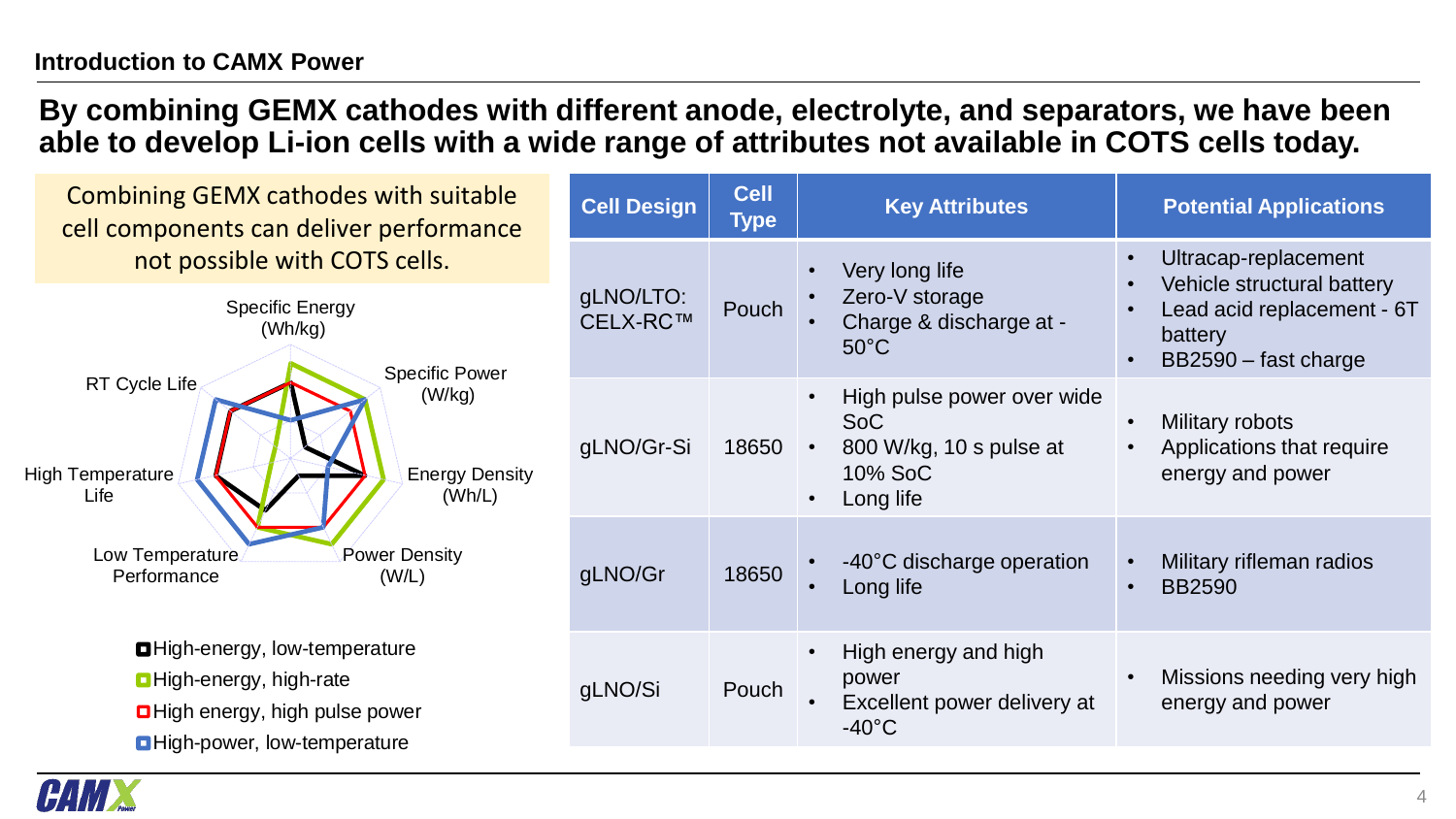#### **Introduction to CAMX Power**

**CAMX Power operates a Li-ion cell prototyping facility to support the development of Li-ion materials, cell and pack technologies, and battery safety solutions.** 





- Flexibility in cell formats
	- ➢ Cylindrical
	- ➢ Wound prismatic
	- $\triangleright$  Stacked prismatic
- Flexibility in electrode design
- $\triangleright$  High energy
- ➢ High power
- Flexibility in active materials:
- ➢ Anodes: Gr, Si, LTO
- Cathodes: CAM-7, GEMX, LCO, NCA, NCM, LCFP
- Upgrades in the works
- $\geq$  21700 cylindrical cells
- $\triangleright$  Scaling-up production capacity